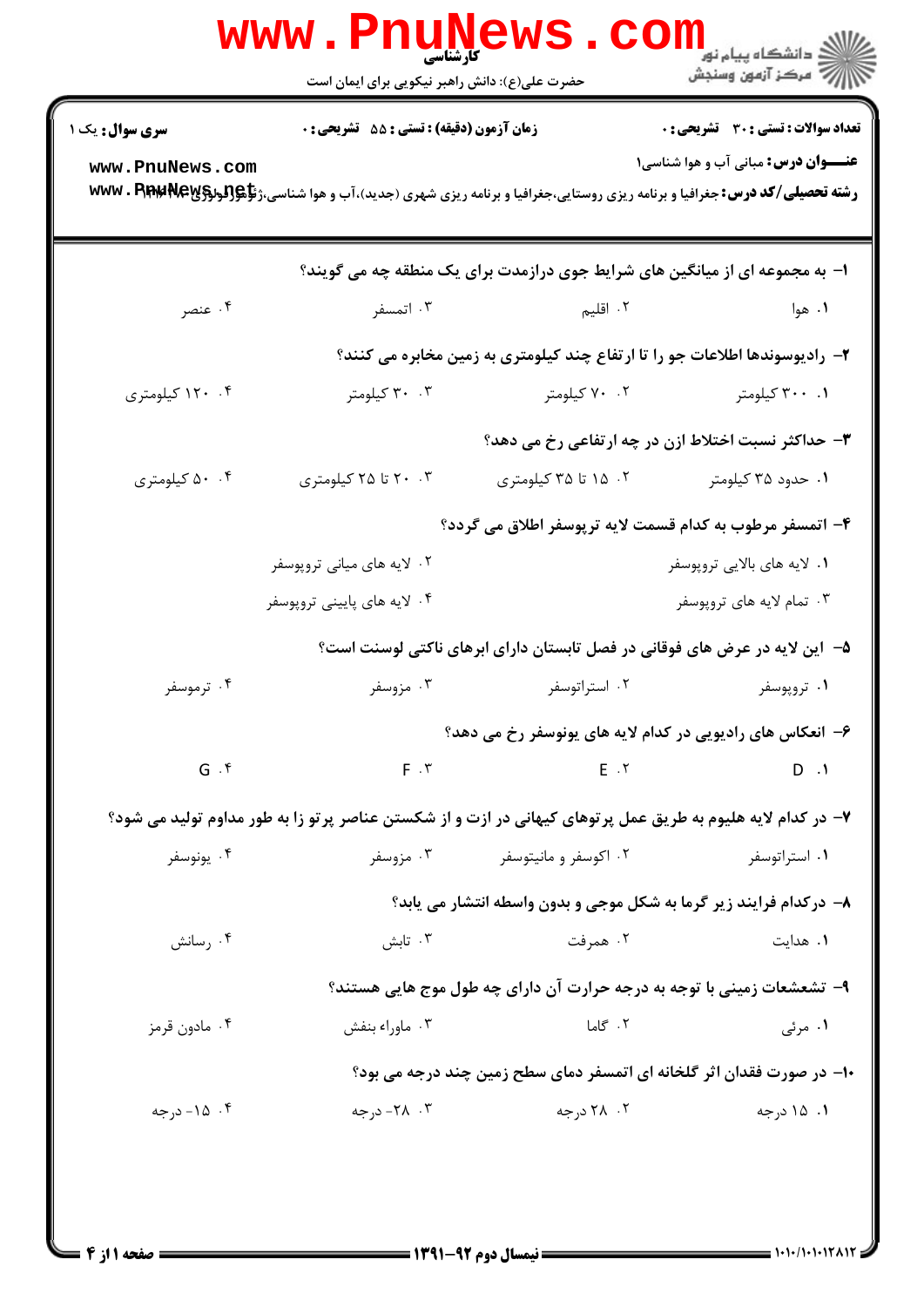|                                                                                                   | www.rnunet<br>حضرت علی(ع): دانش راهبر نیکویی برای ایمان است                                                                                         |                                                     | ر دانشگاه پيام نور <mark>− −</mark><br>ا∛ مرکز آزمون وسنجش |  |  |  |
|---------------------------------------------------------------------------------------------------|-----------------------------------------------------------------------------------------------------------------------------------------------------|-----------------------------------------------------|------------------------------------------------------------|--|--|--|
| <b>سری سوال : ۱ یک</b>                                                                            | <b>زمان آزمون (دقیقه) : تستی : 55 تشریحی : 0</b>                                                                                                    |                                                     | تعداد سوالات : تستي : 30 ٪ تشريحي : 0                      |  |  |  |
| www.PnuNews.com                                                                                   | <b>رشته تحصیلی/کد درس:</b> جغرافیا و برنامه ریزی روستایی،جغرافیا و برنامه ریزی شهری (جدید)،آب و هوا شناسی،ژ <b>تإچ[تردرآلآلآل WWW . P.P.194V EX</b> |                                                     | <b>عنـــوان درس:</b> مبانی آب و هوا شناسی۱                 |  |  |  |
| 11– اگر تنها عرض جغرافیایی تعیین کننده گرمای سطح زمین می بود خطوط همدما به چه شکلی در می آمد؟     |                                                                                                                                                     |                                                     |                                                            |  |  |  |
|                                                                                                   | ۰۲ موازی با نصف النهارات                                                                                                                            | ۰۱ موازی با مدارات                                  |                                                            |  |  |  |
|                                                                                                   | ۰۴ موازی با خط ساحلی                                                                                                                                | ۰۳ موازی با خطوط تراز                               |                                                            |  |  |  |
|                                                                                                   |                                                                                                                                                     |                                                     | <b>۱۲</b> - در جو با افزایش ارتفاع دما چه تغییری می کند؟   |  |  |  |
| ۰۲ دما تغییری نمی کند                                                                             |                                                                                                                                                     | ۰۱ دما ارتباطی با ارتفاع ندارد.                     |                                                            |  |  |  |
| ۰۴ دما کاهش می یابد                                                                               |                                                                                                                                                     | ۰۳ دما افزایش می یابد                               |                                                            |  |  |  |
|                                                                                                   |                                                                                                                                                     |                                                     | ۱۳- اولین دماسنج توسط چه کسی اختراع شد؟                    |  |  |  |
| ۰۴ کپلر                                                                                           | ۰۳ گالیله                                                                                                                                           | ۰۲ نیوتن                                            | ۰۱ توریچلی                                                 |  |  |  |
|                                                                                                   |                                                                                                                                                     |                                                     | ۱۴- گرم شدن بی در رو در نتیجه کدام فرایند اتفاق می افتد؟   |  |  |  |
| ۰۲ نزول توده هوا بدون مبادله انرژی با محیط اطراف                                                  |                                                                                                                                                     | ٠١ صعود توده هوا بدون مبادله انرژى با محيط اطراف    |                                                            |  |  |  |
| ۰۴ عبور هوای سرد از روی آبهای گرم                                                                 |                                                                                                                                                     | ۰۳ عبور هوای سرد از روی زمین گرم                    |                                                            |  |  |  |
|                                                                                                   | ۱۵– اگر لپس ریت حرارت در لایه های هوای اطراف از لپس ریت بی در رو خشک توده هوا بیشتر باشد به این توده هوا چه می                                      |                                                     | گويند؟                                                     |  |  |  |
| ۰۴ ناپايدار                                                                                       | ۰۳ پایدار                                                                                                                                           | ۰۲ پایدار مطلق                                      | ٠١ ناپايدار مطلق                                           |  |  |  |
|                                                                                                   |                                                                                                                                                     |                                                     | ۱۶– حداکثر چند درصد حجم اتمسفر بخار آب است؟                |  |  |  |
| ۰۰ ۱۰۰ درصد                                                                                       | ۴۰ . ۴۰ درصد                                                                                                                                        |                                                     | ۰۱ درصد - ۲۰ درصد - ۴۰ درصد                                |  |  |  |
| ۱۷– انتقال بخار آب از سطح دریاها به جو و بازگشت مجدد آن به اقیانوس تحت چه عنوانی بررسی می شود؟    |                                                                                                                                                     |                                                     |                                                            |  |  |  |
| ۰۴ جریان های اقیانوسی                                                                             | ۰۳ چرخه آب شناسی                                                                                                                                    | ۲. همرفت وزشی                                       | ۰۱ انتقال آشفته                                            |  |  |  |
|                                                                                                   |                                                                                                                                                     |                                                     | ۱۸- چه ارتباطی بین میزان تعرق گیاهان و شدت نور وجو دارد؟   |  |  |  |
| ۰۲ با حداقل شدن شدت نور تعرق به حداکثر می رسد                                                     |                                                                                                                                                     | ۰۱ با حداکثر شدن شدت نور تعرق نیز به حداکثر می رسد. |                                                            |  |  |  |
| ۰۴ با حداقل شدن شدت نور تعرق نیز به حداقل می رسد<br>۰۳ با حداکثر شدن شدت نور تعرق به حداقل می رسد |                                                                                                                                                     |                                                     |                                                            |  |  |  |
| ۱۹- انرژی گرمایی اضافی که با ذرات تبخیر حمل می گردد چه نامیده می شود؟                             |                                                                                                                                                     |                                                     |                                                            |  |  |  |
| ۰۴ ظرفیت گرمایی                                                                                   | ۰۳ حرارت ویژه                                                                                                                                       | ۰۲ گرمای نهان تبخیر                                 | ۰۱ انرژی اضافی                                             |  |  |  |
|                                                                                                   |                                                                                                                                                     |                                                     |                                                            |  |  |  |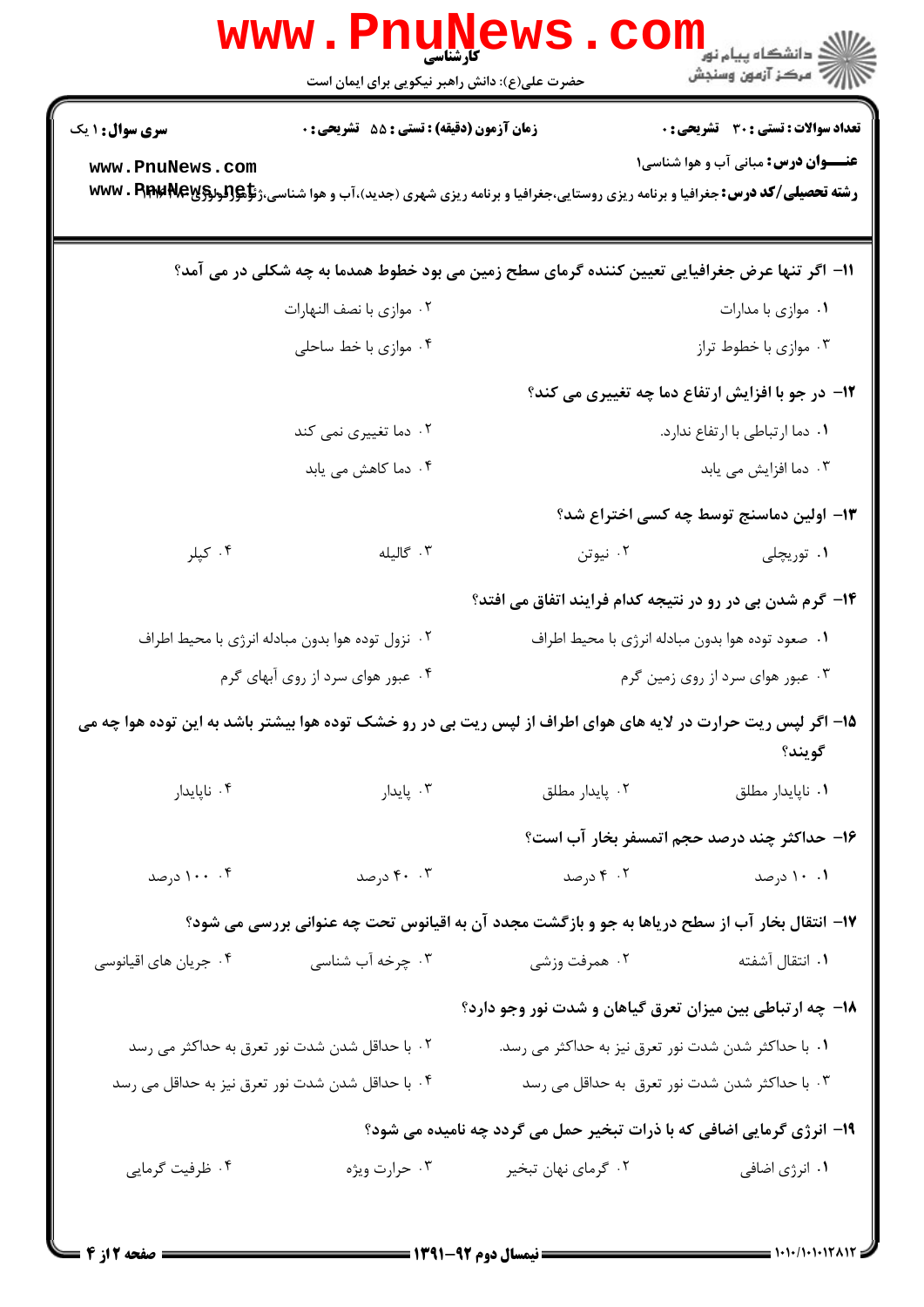|                                                                                                                                      | <b>WWW.Pnunews</b><br>حضرت علی(ع): دانش راهبر نیکویی برای ایمان است                                                                                    |                                                                               | ران دانشگاه پیام نور<br>اگر دانشگاه پیام نور<br>اگر |  |
|--------------------------------------------------------------------------------------------------------------------------------------|--------------------------------------------------------------------------------------------------------------------------------------------------------|-------------------------------------------------------------------------------|-----------------------------------------------------|--|
| <b>سری سوال : ۱ یک</b>                                                                                                               | <b>زمان آزمون (دقیقه) : تستی : 55 تشریحی : 0</b>                                                                                                       |                                                                               | <b>تعداد سوالات : تستی : 30 ٪ تشریحی : 0</b>        |  |
| www.PnuNews.com                                                                                                                      | <b>رشته تحصیلی/کد درس:</b> جغرافیا و برنامه ریزی روستایی،جغرافیا و برنامه ریزی شهری (جدید)،آب و هوا شناسی،ژ <b>تإهِ{لودِلِوَلاَپالات www . Pip:y }</b> |                                                                               | <b>عنـــوان درس:</b> مبانی آب و هوا شناسی۱          |  |
|                                                                                                                                      |                                                                                                                                                        | ۲۰- وزن بخار آب موجود بر حسب گرم در هر واحد حجمی از هوا را چه می گویند؟       |                                                     |  |
| ۰۴ نم مطلق                                                                                                                           | ۰۳ فشار بخار آب                                                                                                                                        | ۰۲ نسبت مخلوط                                                                 | ۱. نم ويژه                                          |  |
|                                                                                                                                      |                                                                                                                                                        | <b>۲۱</b> – افزایش کدام یک از پارامترهای زیر با افزایش دما ارتباط معکوس دارد؟ |                                                     |  |
| ۰۴ نسبت مخلوط                                                                                                                        | ۰۳ رطوبت نسبی                                                                                                                                          | ۰۲ رطوبت مطلق                                                                 | ٠١ فشار بخار آب                                     |  |
| ۲۲- قرائت دمای دماسنج تر و خشک بر روی دستگاه پسیکرومتر برای چه منظوری استفاده می شود؟                                                |                                                                                                                                                        |                                                                               |                                                     |  |
|                                                                                                                                      | ۰۲ اندازه گیری رطوبت هوا                                                                                                                               |                                                                               | ۰۱ اندازه گیری فشار هوا                             |  |
|                                                                                                                                      | ۰۴ اندازه گیری دمای خشک                                                                                                                                |                                                                               | ۰۳ اندازه گیری دمای تر                              |  |
| ۲۳- زمانی که قطرات ریز یک توده هوای مه دار با اشیاء جامد که دارای دمای زیر نقطه انجماد هستند برخورد می کند چه چیزی<br>تشکیل می گردد؟ |                                                                                                                                                        |                                                                               |                                                     |  |
| ۰۴ مه یخ زده                                                                                                                         | ۰۳ ژاله                                                                                                                                                | ۰۲ شبنم یخ زده                                                                | <b>۱.</b> شبنم                                      |  |
|                                                                                                                                      |                                                                                                                                                        |                                                                               | <b>۲۴</b> - تگرگ از چه نوع ابری فرو میریزد؟         |  |
| ۰۴ التواستراتوس                                                                                                                      | ۰۳ استراتوس                                                                                                                                            |                                                                               | ۰۱ کومولونیمبوس د ۲۰ سیروس .                        |  |
|                                                                                                                                      |                                                                                                                                                        | ۲۵– این رژیم بارندگی دارای تابستان های خشک و زمستان های بارانی است؟           |                                                     |  |
|                                                                                                                                      | ۰۲ رژیم استوایی                                                                                                                                        |                                                                               | ۰۱ رژیم حاره ای                                     |  |
|                                                                                                                                      | ۰۴ رژیم بیابانی جنب حاره                                                                                                                               |                                                                               | ۰۳ رژیم مدیترانه ای                                 |  |
|                                                                                                                                      | ۲۶- میزان انحراف بارندگی سالانه هر ناحیه از میانگن درازمدت آن را چه می گویند و در کدام مناطق بیشتر است؟                                                |                                                                               |                                                     |  |
| ۰۲ شدت بارندگی و در مناطق مرطوب بیشتر است                                                                                            |                                                                                                                                                        |                                                                               | ۰۱ شدت بارندگی و در مناطق خشک بیشتر است             |  |
|                                                                                                                                      | ۰۴ تغییرپذیری بارندگی و در مناطق مرطوب بیشتر است                                                                                                       |                                                                               | ۰۳ تغییرپذیری بارندگی و در مناطق خشک بیشتر است      |  |
|                                                                                                                                      |                                                                                                                                                        | ۲۷- برای تعیین شدت بارندگی از کدام نوع باران سنج ها استفاده می گردد؟          |                                                     |  |
| ۰۴ باران سنج ثبات                                                                                                                    | ۰۳ باران سنج فصلي                                                                                                                                      | ۰۲ باران سنج ذخيره اي                                                         | ٠١. باران سنج معمولي                                |  |
| ۲۸– کدام ابرها متراکم و فاقد شکل معینی بوده، تمام آسمان را به طور نامنظم می پوشانند و بارندگی حاصل ازآنها ًمداوم<br>است؟             |                                                                                                                                                        |                                                                               |                                                     |  |
| ۰۴ کومولوس                                                                                                                           | ۰۳ نیمبواستراتوس                                                                                                                                       | ۰۲ آلتوکومولوس                                                                | ٠١. استراتوكومولوس                                  |  |
|                                                                                                                                      |                                                                                                                                                        |                                                                               |                                                     |  |